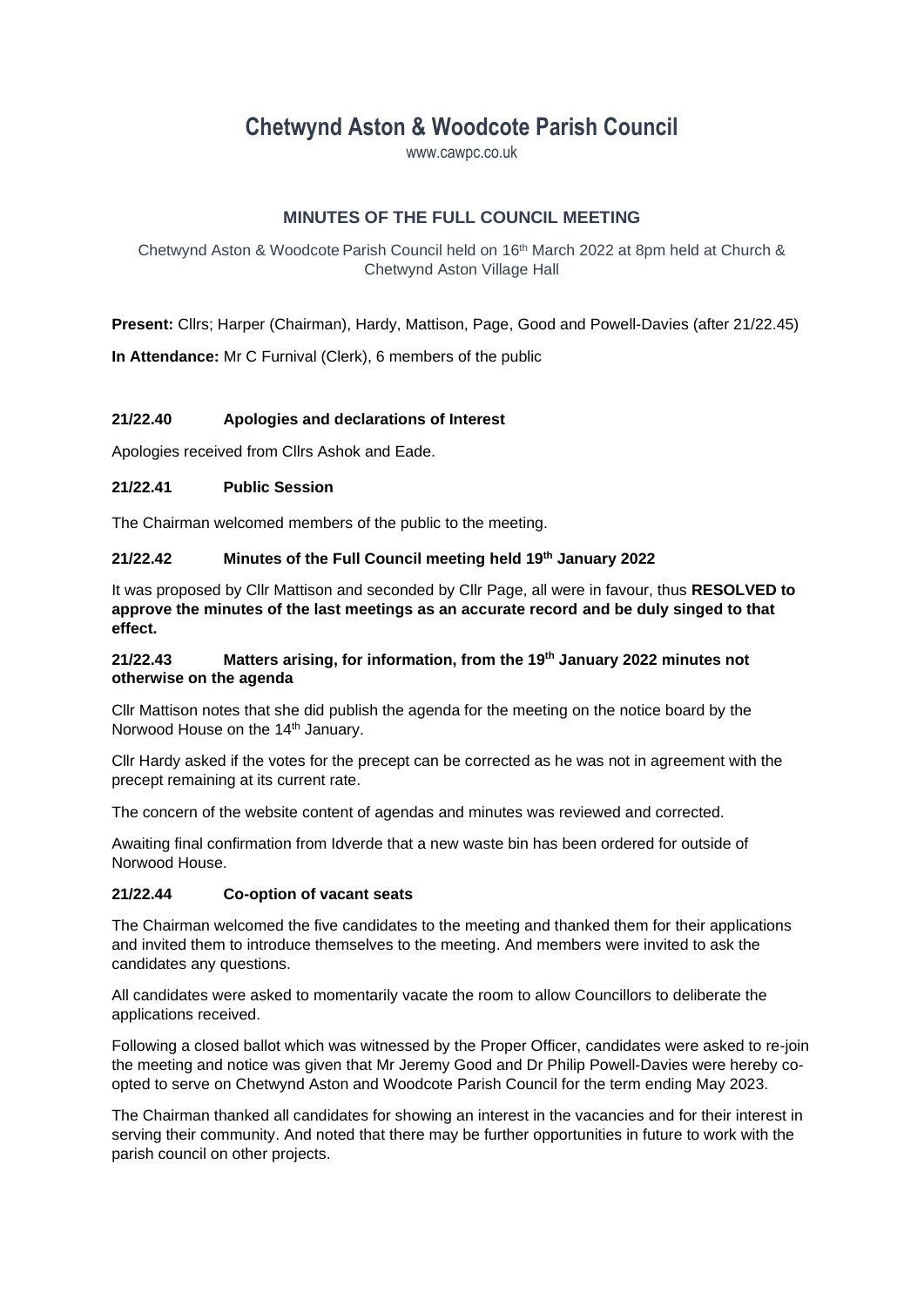## **21/22.45 Reports from Telford & Wrekin Council**

A written report was provided on Norwood House under item 21/22.34.

#### **21/22.46 Reports from Parish Councillors**

Cllr Page reports that there has been no SALC meetings recently.

Flix in the Sticks have been showing at the village hall recently, there were 50 attendees at first showing. Upcoming is a film which has been provided to raise money for the Ukrainian war relief. There will be a showing of the Military Wives on Saturday 19th March.

Cllr Hardy asks if the boundary review is being discussed at Newport Town Council with regards to making changes to alter the boundary of neighbouring parishes. Cllr Harper notes that this has not been widely discussed for some time. There was a lengthy discussion on the possible challenges facing the boundary of Chetwynd Aston and Woodcote parish.

Cllr Good asked if we can get the managing director of Bloor Homes to a future meeting to discuss the funding scheme for road safety in the parish.

#### **21/22.47 Financial Reports**

**21/22.47.1** Members reviewed the bank reconciliation of the latest banking statements, and it was proposed By Cllr Hardy and seconded by Cllr Mattison, all were in favour, thus **RESOLVED that the bank reconciliation as presented be accepted as an accurate account.**

**21/22.47.2** Members reviewed the payments made since the last meeting and reviewed the payments to be made, it was proposed by Cllr Hardy and seconded by Cllr Page, all were in favour, thus **RESOLVED to approve the following payments:**

| <b>Details</b>              | Ref | <b>Statutes</b>   | <b>Account</b> |
|-----------------------------|-----|-------------------|----------------|
| Salary                      | 37  | LGA 1972 s112     | 220.80         |
| <b>PAYE</b>                 | 38  | LGA 1972 s112     | 55.20          |
| Room hire                   | 39  | LGA 1972 s.134(4) | 70.00          |
| Salary                      | 40  | LGA 1972 s112     | 220.80         |
| <b>PAYE</b>                 | 41  | LGA 1972 s112     | 55.20          |
| Home office allowance 21-22 | 42  | LGA 1972 s112     | 180.00         |
|                             |     | <b>TOTAL</b>      | £802.00        |

Payments made since the last meeting:

Payments to be made:

| Date     | <b>Details</b>       | Ref | <b>Statutes</b> | <b>Account</b> |
|----------|----------------------|-----|-----------------|----------------|
| 31.03.22 | Web management 21-22 | 45  | LGA 1972 s.142  | 319.95         |
| 31.03.22 | Councillor training  | 46  | LGA 1972 s111   | 30.00          |
|          |                      |     | <b>TOTAL</b>    | £631.47        |

**21/22.47.3 Members reviewed the risk management report produced by the Clerk and** it was proposed by Cllr Mattison and seconded by Cllr Harper, all were in favour, thus **RESOLVED to accept the risk management review.**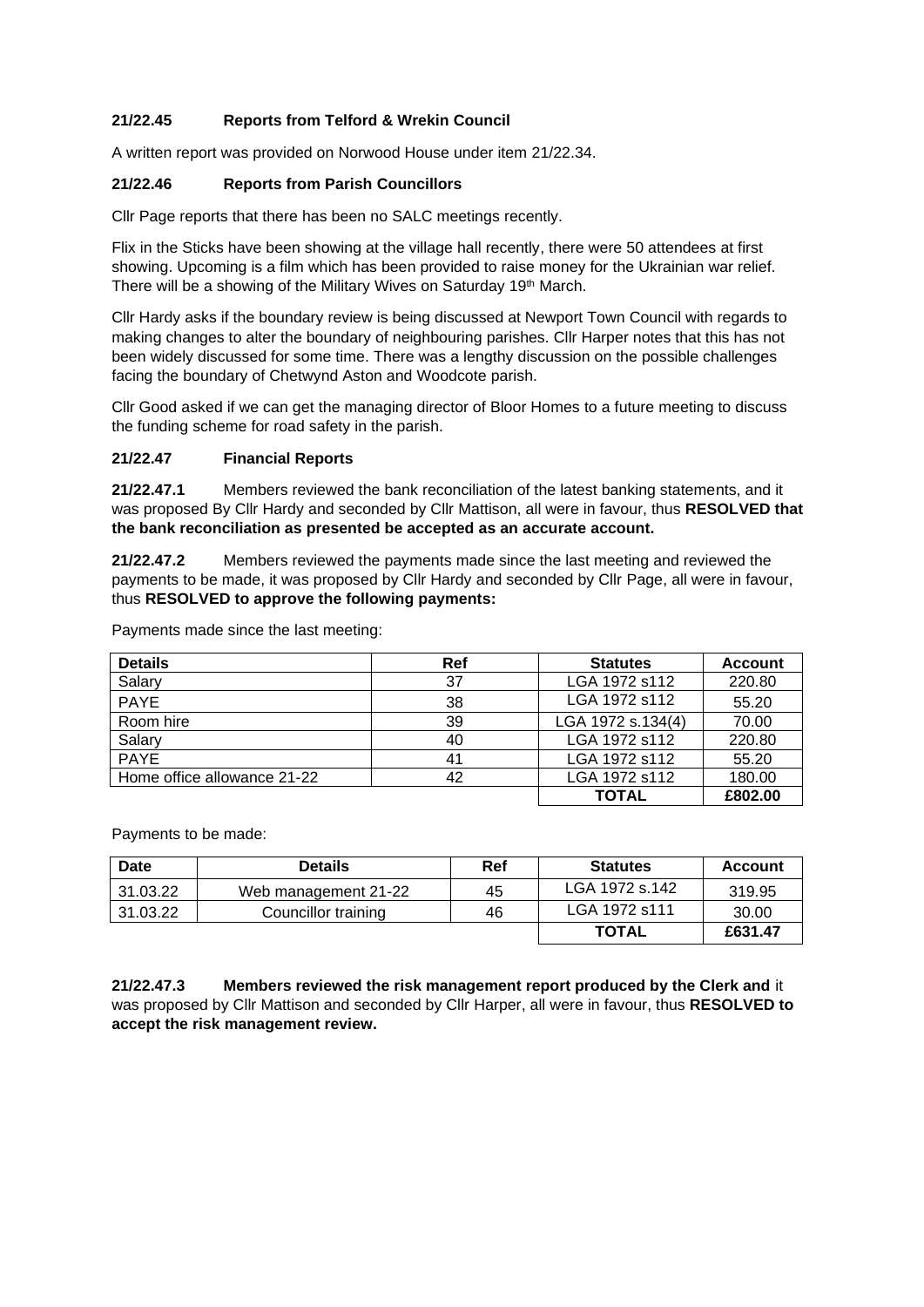# **21/22.48 Correspondence**

**21/22.48.1** The consultation of the boundary reviews for Telford & Wrekin have been extended to the 9th May 2022. Cllr Harper reports that the proposals he has seen is that the A518 becomes the boundary for the parish. The commissions aim is that the boundaries are adjusted to provide the equal numbers for representation across the borough, which will affect some parishes including this one. Members agreed to engage with neighbouring parishes to ensure we are focusing on protecting our electorate. It was also agreed to invite someone to the next meeting to report back on the proposals for this parish's boundary.

**21/22.48.2** Following review of the Parish Partnership, which is an agreement of collaborative working between town and parish councils and the borough council, replacing the former parish charter, it was proposed by Cllr Mattison and seconded by Cllr Hardy, all were in favour, thus **RESOLVED to accept to join the Parish Partnership.**

Cllr Harper notes that this parish council already makes great effort to be in partnership working and we endeavour to work professionally with them in all instances.

**21/22.48.3** Membered considered the request from Telford & Wrekin Council to make any recommendations for the Scrutiny Programme for 22/23 and it was agreed that we would recommend that the criteria as set out for highways work programmes are being met and meets needs of KPI's as set out by the contractors Balfour Beatty when they originally took their current contract up with TWC.

A further recommendation was set that response times to residents and to parish councils be investigated as the current times are 4 weeks which are often not achieved.

Cllr Powell-Davies reported that a recent accident on the A41 left a damaging hole in his hedge and the response from TWC highways was appalling. There has also been little response or outcome detail from the Police, it was suggested by Cllr Good to approach Sgt Richard Jones for an update on the accident on the A41.

#### **21/22.49 Planning**

**21/22.49.1** Cllr Harper declared an interest in TWC/2022/0130 as being the applicant and momentarily left the meeting during discussion on this item, Cllr Hardy took the Chair for this proceeding.

Members were allowed to ask Cllr Harper questions for clarity: Cllr Page asked what the need for the unit was, Cllr Harper explained that his son's business stores agricultural machinery, and straw/hay and this would allow the machinery and straw and hay to be stored indoors rather than out in the open. Cllr Hardy asked for clarity over the location, Cllr Harper said this would be South corner of the land, therefore being at the "tip end" of the new driveway and screened by trees and bunding if required. Cllr Page asked to confirm the colour of the unit, Cllr Harper said this would be a dark green.

The following applications applications/enquiries were considered, and it was proposed by Cllr Hardy and seconded by Cllr Mattison, all were in favour, thus **RESOLVED to approve the following responses:**

| <b>Planning Application Number, Location &amp; Proposed Development</b>  | <b>CAWPC response</b>            |
|--------------------------------------------------------------------------|----------------------------------|
| TWC/2022/0130 - Clytha Cottage, Woodcote, Newport, Shropshire,           | No objection                     |
| <b>TF10 9AX</b>                                                          |                                  |
| Erection of an agricultural barn for storage of machinery, hay and straw |                                  |
| TWC/2022/0186 - Site of Mere Park Garden Centre, Stafford Road,          | No objection, note that there is |
| Newport                                                                  | no pedestrian access to Mere     |
| Erection of children's nursey school (Use Class E(f)                     | Park and recommend an RSA        |
|                                                                          | be undertaken.                   |
| TWC/2022/0217 - Land adjacent Cote Cottage, 32 Woodcote,                 | No objection. Local person       |
| Newport                                                                  | wanting to stay local and        |
| Erection of 1no. self-build two storey three bedroom dwelling with       | support family, no one can see   |
| access and parking                                                       | it, eco-friendly.                |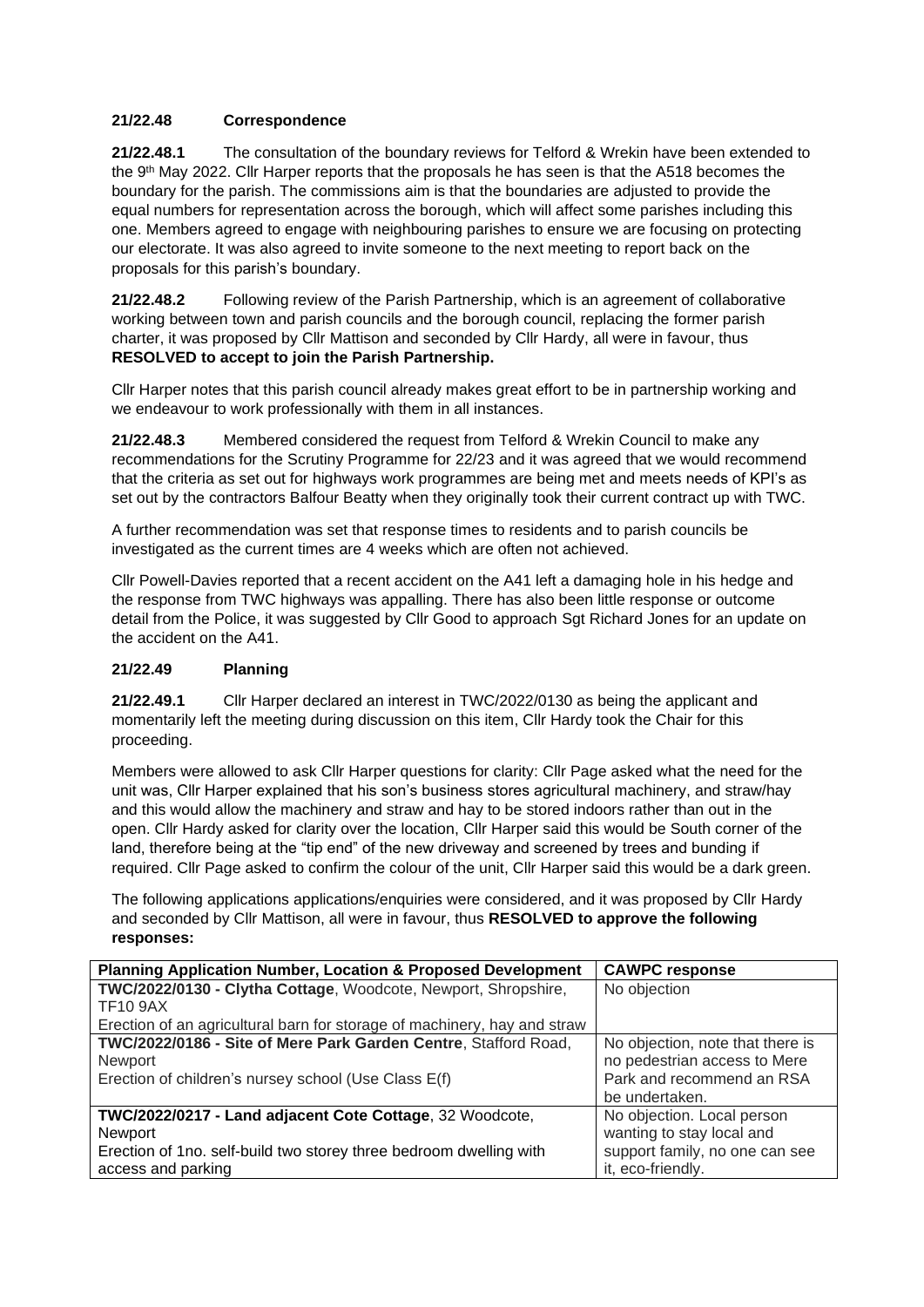The following applications were noted as being decided since the last meeting;

| <b>Planning Application Number, Location &amp; Proposed Development</b>                                                                                                                  | <b>CAWPC response</b>                                               | <b>Decision</b> |
|------------------------------------------------------------------------------------------------------------------------------------------------------------------------------------------|---------------------------------------------------------------------|-----------------|
| TWC/2021/0979 - Fielden House, 30 Chetwynd Aston, Newport,<br>Shropshire, TF10 9LF<br>Change of use of residential dwelling (use class C3a) to a residential<br>care home (use class C2) | Object subject to<br>conditions                                     | Granted         |
| TWC/2022/0030 - Coach House, Woodcote, Newport, Shropshire<br>Repointing and replacement of spalled and damaged bricks to all<br>exterior elevations where necessary                     | No comment.                                                         | Granted         |
| TWC/2022/0097 - 1 Chetwynd Mews, Pave Lane, Chetwynd Aston,<br>Newport, Shropshire, TF10 9FE<br>Erection of a single storey detached garage                                              | No objection,<br>design needs to<br>meet local design<br>standards. | Granted         |

**21/22.49.2** Bloor Homes have confirmed that a contribution in grata will be made available to this parish council to the value of £15,000.00 to mitigate any road safety schemes that may be required along Pave Lane as a result of the Station Road development. The Clerk and Cllr Harper met with the TWC highways engineers and Cllr Eade on 9<sup>th</sup> March to review what proposals could be put in place, the engineer will go away and propose a draft design of a scheme for development, this will be shared with all members in due course. The in-grata sum will be available for 12 months from the date of when any planning permission is issued.

Cllr Harper reported that what is being proposed is a pinch point down to 3.6 meters to be introduced near the Sheep Island, near the Fox and another before Pave Lane joins A41. The discussions with highways engineers were very positive. Cllr Powell-Davies notes that this needs to be linked to capital development funding of TWC to make safety improvements to junction that meets A41.

**21/22.49.3** Cllr Eade provided a written report on Norwood House: *"T&WC Enforcement and Housing officers are now involved with Shropshire Council.*

*Shropshire Council are still placing people at that Hotel as suspected and have offered a meeting to discuss further. I am undecided at the moment as to whether to take them up on that offer and what value it may or may not bring.*

*Enforcement Officers have now visited the establishment and I am pressing at the moment for details on what enforcement action will be taken and when it will be done to deal with the current breaches.*

*I will update when I have a definitive answer."*

Cllr Harper reported that a resident of Norwood House had contacted him and reported that the proprietors of Norwood House were not providing any breakfast to any of their residents and that residents, (including 2 young children), were living in fear without any electricity to heat or light their room.

Subject to a breach of the standing order 2.a, a member of the public disturbed the meeting in order to intervene this discussion as he felt that facts needed to be established on this sensitive matter before any statements can be made. Therefore, the item was moved on and Cllrs Good and Mattison noted that fact finding needed to be sought before making any allegations.

#### **21/22.50 Planting Schemes**

Permission has been granted for a new planter on the A41, the order shall be placed soon.

Church Aston PC, Chetwynd Aston and Woodcote PC and Lilleshall PC are all working together to look to reduce costs for flowers, watering and planting in a partnership contract.

One of the organisers of the Newport in Bloom have asked if their planter near Station Road can be moved into this parish on Station Road to be kept out of the way of the new development. This was agreed and the Chair will make contact to confirm this.